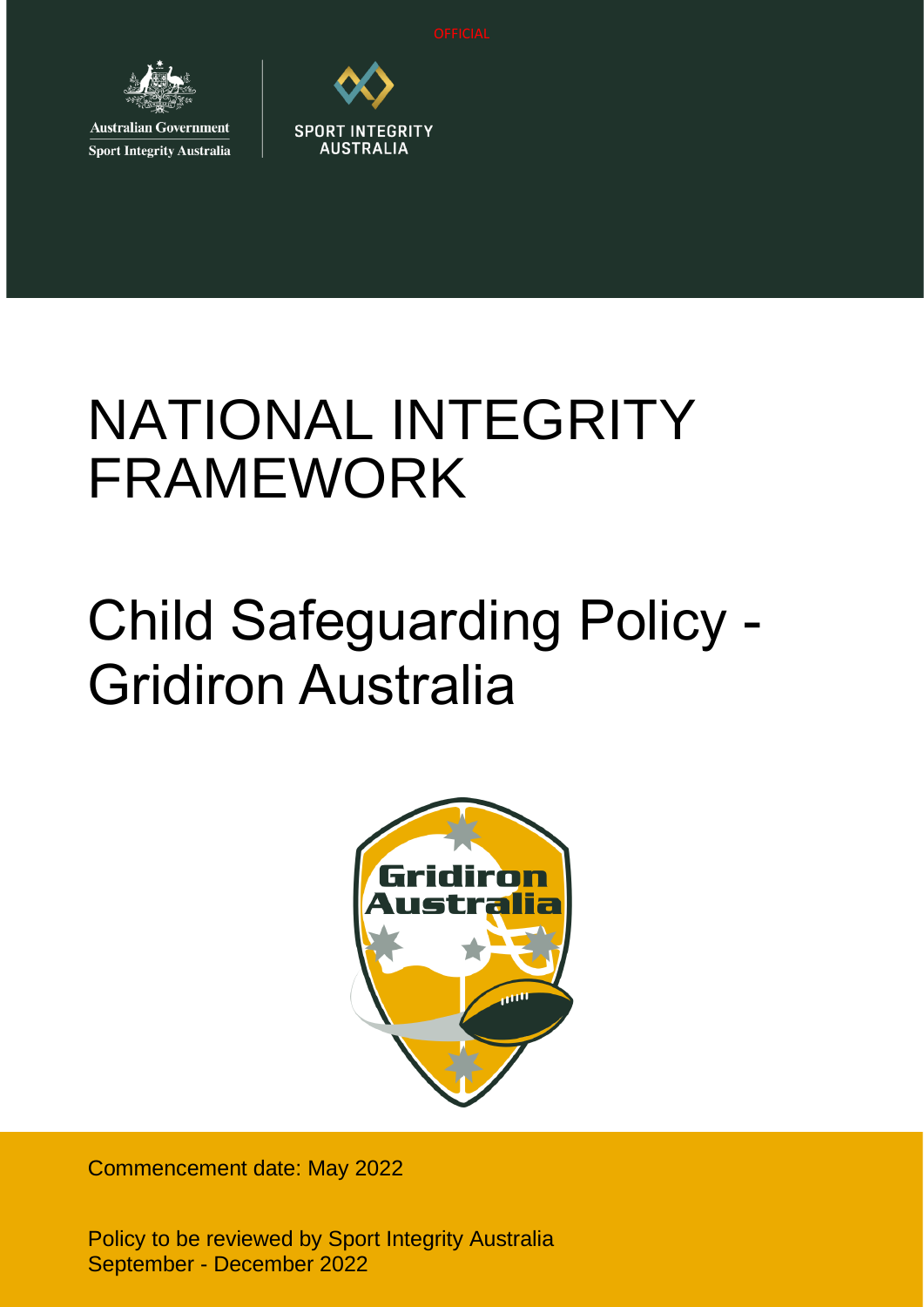# **TABLE OF CONTENTS**

| 1.                       | <b>Definitions</b>                                            | $\mathbf{2}$   |  |
|--------------------------|---------------------------------------------------------------|----------------|--|
| 2.                       | <b>Jurisdiction</b>                                           | 4              |  |
| 2.1                      | Who this Policy applies to                                    | 4              |  |
| 2.2                      | When this Policy applies                                      | 4              |  |
| 3.                       | <b>Requirements of Relevant Persons and Organisations</b>     | 4              |  |
| 3.1                      | Requirements of Relevant Persons                              | 4              |  |
| 3.2                      | Requirements of Relevant Organisations                        | 4              |  |
| 4.                       | <b>Prohibited Conduct</b>                                     | 5              |  |
| 4.1                      | <b>Prohibited Conduct</b>                                     | 5              |  |
| 5.                       | <b>Reporting</b>                                              | 5              |  |
| 6.                       | <b>Complaints, Disputes &amp; Discipline Policy</b>           | 5              |  |
| 7.                       | <b>National Integrity Framework</b>                           | 5              |  |
| <b>SCHEDULE 1</b>        | - Child Abuse Definitions                                     | 6              |  |
| <b>Annexure A</b>        | : Responding to Child Abuse Allegations                       | $\overline{7}$ |  |
| Annexure B<br>Annexure C | : Child Safe Commitment & Practices                           | 8              |  |
|                          | : Recruitment & Screening                                     | 15             |  |
|                          | Appendix 1: Child-Related Position Assessment                 | 17             |  |
|                          | Appendix 2: Interview Requirements and Sample Questions       | 18             |  |
|                          | Appendix 3: Reference Check Requirements and Sample Questions | 19             |  |
|                          |                                                               |                |  |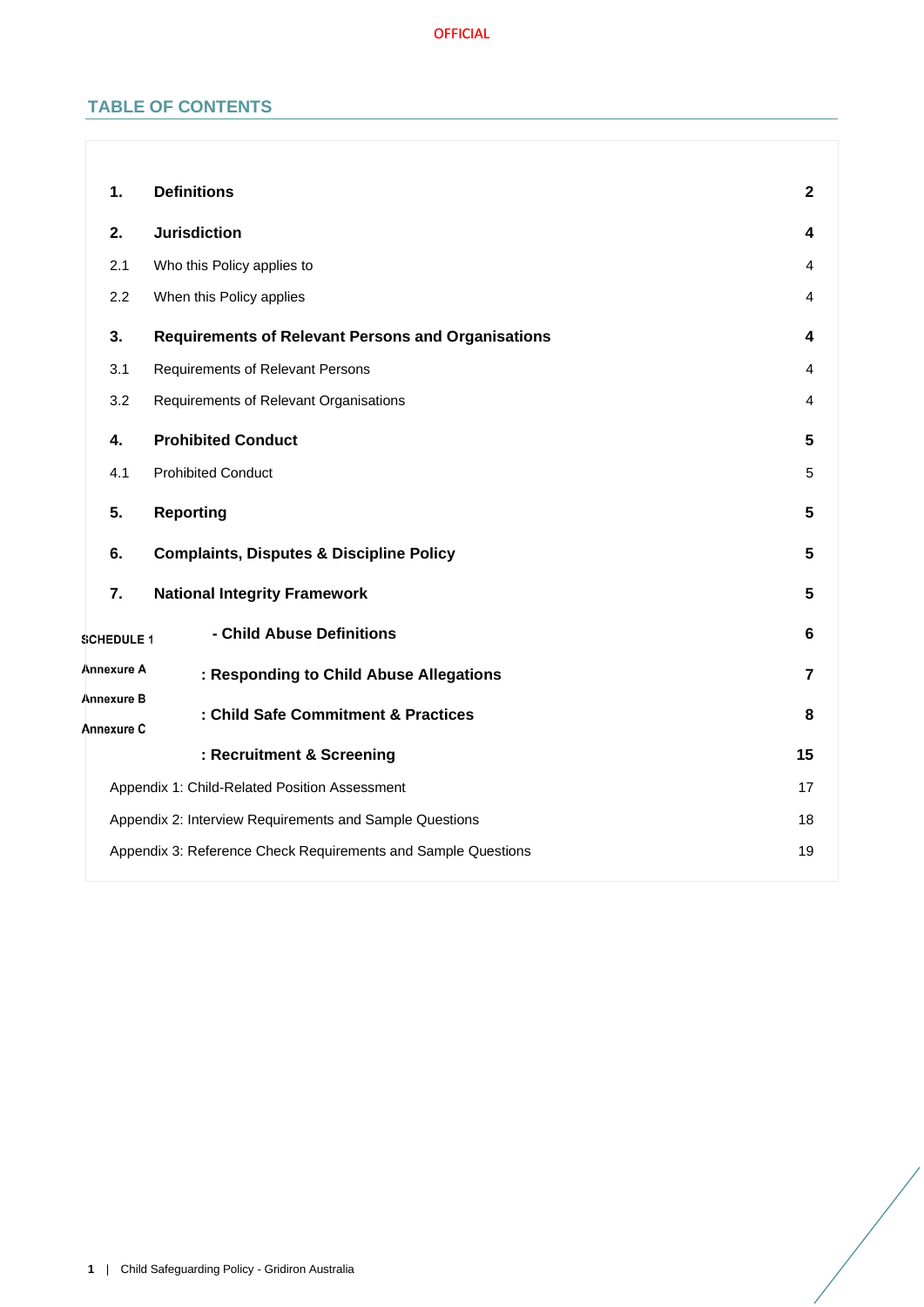# **SUMMARY**

Gridiron has a zero-tolerance policy to child abuse and neglect in any form.

Gridiron Australia is committed to safeguarding and promoting the welfare of Children in Gridiron by providing a safe and inclusive environment and by ensuring that everyone involved in Gridiron is educated and informed of their responsibilities to protect and look after Children.

All Children have the right to feel safe and protected from all forms of abuse, harm, and neglect. Children have the right to take part in sport in a safe, positive, and enjoyable environment.

Gridiron Australia aims to create and maintain an inclusive, child-safe environment that is understood, endorsed, implemented, and adhered to by everyone involved in Gridiron.

This Policy is part of Gridiron Australia's proactive and preventative approach to upholding its commitment to the safety, wellbeing, participation and empowerment of all Children who access Gridiron.

This Policy seeks to ensure that everyone involved in our Gridiron is aware of their rights and responsibilities in relation to Children. This Policy sets out the standards of behaviour expected of those involved in our Gridiron and the behaviours that are not acceptable ('Prohibited Conduct').

This Policy imposes obligations on Gridiron Australia and Gridiron Organisations in relation to responding to allegations of Prohibited Conduct, including by reporting suspected Child Abuse to the appropriate authorities, and to implementing a commitment to child safety and child-safe practices, including recruitment and screening of staff and volunteers.

# <span id="page-2-0"></span>**1. Definitions**

Defined terms not otherwise defined in this Policy have been defined in and have the meaning given to them, in the National Integrity Framework. In this Policy, the following words have the corresponding meaning:

**Abuse** means any type of abuse (including physical, emotional, psychological, sexual, and inappropriate use of power) that has caused, is causing or is likely to cause harm to a person's wellbeing, whether in person or as the result of a publication viewable by any other person by any means.<sup>1</sup>

**Australian Child Protection Legislation** means all state/territory child protection legislation as amended from time to time, a summary of which is available [here.](https://aifs.gov.au/cfca/publications/australian-child-protection-legislation)

**Bullying** means a person or group of people repeatedly and intentionally using words or actions, or the inappropriate use of power, against someone or a group of people to cause distress and risk to their wellbeing.<sup>2</sup>

**Child** or **Children** means a child or young person, or two or more children or young persons, who is or are under the age of 18 years.

**Child Abuse** has the meaning given to it in Schedule 1 and includes the following as outlined in that Schedule:

- (a) Physical Abuse
- (b) Emotional or Psychological Abuse
- (c) Sexual Abuse
- (d) Neglect

 $\overline{\phantom{a}}$ 

(e) Exposure to Family Violence.

**Child Safe Commitment** refers to Relevant Organisations' commitment to child safety in Gridiron, as outlined in Annexure B.

**Child Safe Practices** refer to the child safety requirements and practices adopted and implemented by Relevant Organisations to help ensure the safety of Children participating in a Gridiron Activity as outlined in Annexure B.

<sup>1</sup> Refer to Schedule 1 of the Member Protection Policy for examples of behaviour that may constitute Abuse.

<sup>&</sup>lt;sup>2</sup> Refer to Schedule 1 of the Member Protection Policy for examples of behaviour that may constitute Bullying.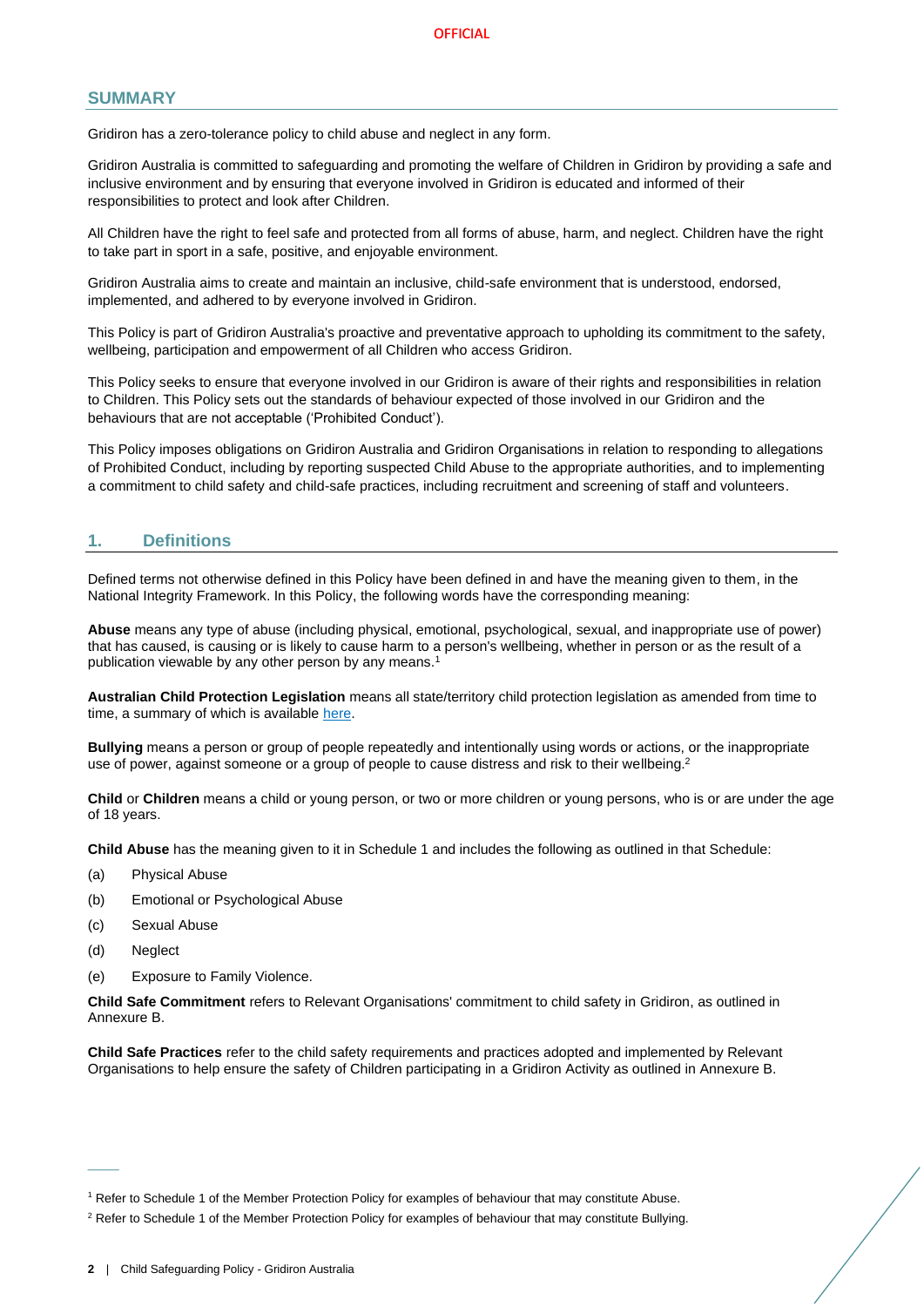**Grooming** refers to the process by which an adult establishes a trusting relationship with a child and those associated with the child's care and [wellbeing,](https://www.kidspot.com.au/lifestyle/entertainment/celebrity-news/blue-wiggle-says-he-caught-viral-meningitis-from-kids-at-concerts/news-story/57c5b6c145dc8eb7e8e278da61653ae1) to create an environment in which abuse can occur.

**Harassment** means any type of behaviour towards a person that they do not want and that is offensive, abusive, belittling or threatening and is reasonably likely to cause harm to the person who is the subject of the harassment.<sup>3</sup>

**Misconduct with a Child** means any behaviour involving a Child that is objectively age inappropriate and/or places the Child at risk of harm.

**MPP** means the Member Protection Policy of Gridiron Australia.

**Policy** means this Child Safeguarding Policy including any schedules and annexures.

**Prohibited Conduct** means conduct in breach of clause [4](#page-5-0) of this Policy.

**Recruitment & Screening** means the child safety recruitment and screening requirements adopted and implemented by Relevant Organisations to help ensure the safety of Children participating in Gridiron, as outlined in Annexure C.

Sexual Misconduct means<sup>4</sup>:

- (f) Sexual Harassment, which is any unwanted or unwelcome sexual behaviour where a reasonable person would anticipate the possibility that the person being harassed would feel offended, humiliated, or intimidated; and
- (g) Sexual Offences, which include any criminal offence involving sexual activity or actions of indecency.

**Unlawful Discrimination** includes:

- (a) Direct Discrimination, when a person or group of people is treated less favourably than another person or group, because of a personal characteristic; and
- (b) Indirect Discrimination, when an unreasonable rule or policy applies to everyone but has the effect of disadvantaging some people because of a personal characteristic they share, where such personal characteristic is protected by applicable anti-discrimination legislation.<sup>5</sup>

**Victimisation** means subjecting a person, or threatening to subject a person, to any unfair treatment because the person has made, or intends to pursue their right to make, a complaint or lawful disclosure, including under applicable legislation or this Policy, or for supporting another person to take such action.<sup>6</sup>

**Vilification** means a public act, conduct or behaviour that incites hatred, serious contempt for, or revulsion or severe ridicule of, a person or group of people because of a particular characteristic they hold, as covered by applicable legislation, including their race or religion, or homosexuality, transgender or HIV/AIDS status.<sup>7</sup>

**WWCC** means a 'Working with Children Check' (however named) under the applicable legislation of a state or territory, a summary of which is availabl[e here.](https://aifs.gov.au/cfca/publications/pre-employment-screening-working-children-checks-and-police-checks/part-b-state-and)

 $\overline{\phantom{a}}$ 

<sup>&</sup>lt;sup>3</sup> Refer to Schedule 1 of the Member Protection Policy for examples of behaviour that may constitute Harassment.

<sup>4</sup> Refer to Schedule 1 of the Member Protection Policy for examples of behaviour that may constitute Sexual Misconduct.

<sup>5</sup> Refer to Schedule 1 of the Member Protection Policy for examples of behaviour that may constitute Unlawful Discrimination.

<sup>&</sup>lt;sup>6</sup> Refer to Schedule 1 of the Member Protection Policy for examples of behaviour that may constitute Victimisation.

 $7$  Refer to Schedule 1 of the Member Protection Policy for examples of behaviour that may constitute Vilification.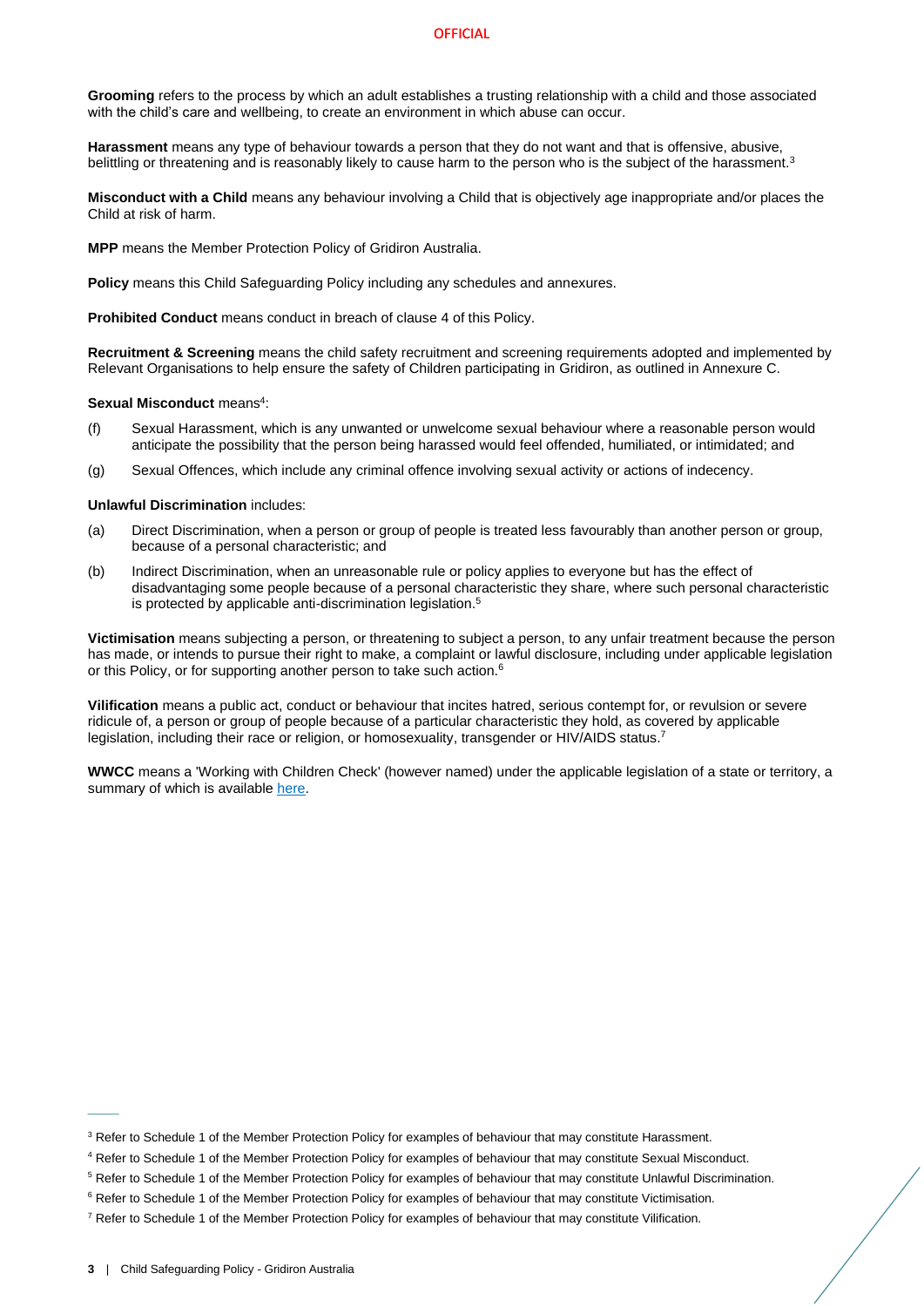# <span id="page-4-0"></span>**2. Jurisdiction**

# <span id="page-4-1"></span>**2.1 Who this Policy applies to**

This Policy applies to:

- (a) Relevant Persons; and
- (b) Relevant Organisations.

### <span id="page-4-2"></span>**2.2 When this Policy applies**

- (a) All Relevant Persons and Relevant Organisations to which this Policy applies must comply with this Policy (at all times whilst they are a Relevant Person or Relevant Organisation), including:
	- (i) in relation to any dealings, they have with a Child arising from the Relevant Person's, Relevant Organisation's, or the Child's involvement in any capacity with Gridiron.
	- (ii) in relation to any dealings in relation to a Child that they might have with a Relevant Organisation or their staff, contractors, and representatives;
	- (iii) when dealing with a Child or other Relevant Person or Relevant Organisation in their capacity as a Relevant Person or Relevant Organisation; and
	- (iv) in relation to their Membership or standing as a Relevant Person or Relevant Organisation in general.
- (b) The following is not within the scope of this Policy:
	- (i) interactions involving a Relevant Person and a Child where there is no direct or indirect link to Gridiron or a Relevant Organisation.<sup>8</sup>.

# <span id="page-4-3"></span>**3. Requirements of Relevant Persons and Organisations**

# <span id="page-4-4"></span>**3.1 Requirements of Relevant Persons**

Relevant Persons must always:

- (a) comply with the requirements of Responding to Child Abuse Allegations in Annexure A;
- (b) comply with the Child Safe Practices as set out in Annexure B;
- (c) report any concerns or allegations of Prohibited Conduct involving any Relevant Person or Relevant Organisation;
- (d) provide true and accurate information during Recruitment & Screening;
- (e) comply with all obligations that they are subject to under the Australian Child Protection Legislation; and
- (f) comply with all legislative obligations that they are subject to in relation to reporting of suspected Child Abuse or a WWCC<sup>10</sup>.

#### <span id="page-4-6"></span><span id="page-4-5"></span>**3.2 Requirements of Relevant Organisations**

Relevant Organisations must:

- (a) adopt, implement, and comply with the:
	- (i) Child Safe Commitment;
	- (ii) Child Safe Practices; and
	- (iii) Recruitment & Screening,

including reviewing and amending those requirements from time to time;

- <span id="page-4-7"></span>(b) comply with the 'Responding to Child Abuse Allegations' in Annexure A;
- (c) use best efforts to assist Relevant Persons to fulfil their responsibilities under this Policy;

 $\overline{\phantom{a}}$ 

<sup>&</sup>lt;sup>8</sup> Such as pre-existing personal or family relationships.

<sup>&</sup>lt;sup>10</sup> Child Family Community Australia Working with Children Checks & Police Checks Resource Shee[t website.](https://aifs.gov.au/cfca/publications/pre-employment-screening-working-children-checks-and-police-checks/part-b-state-and)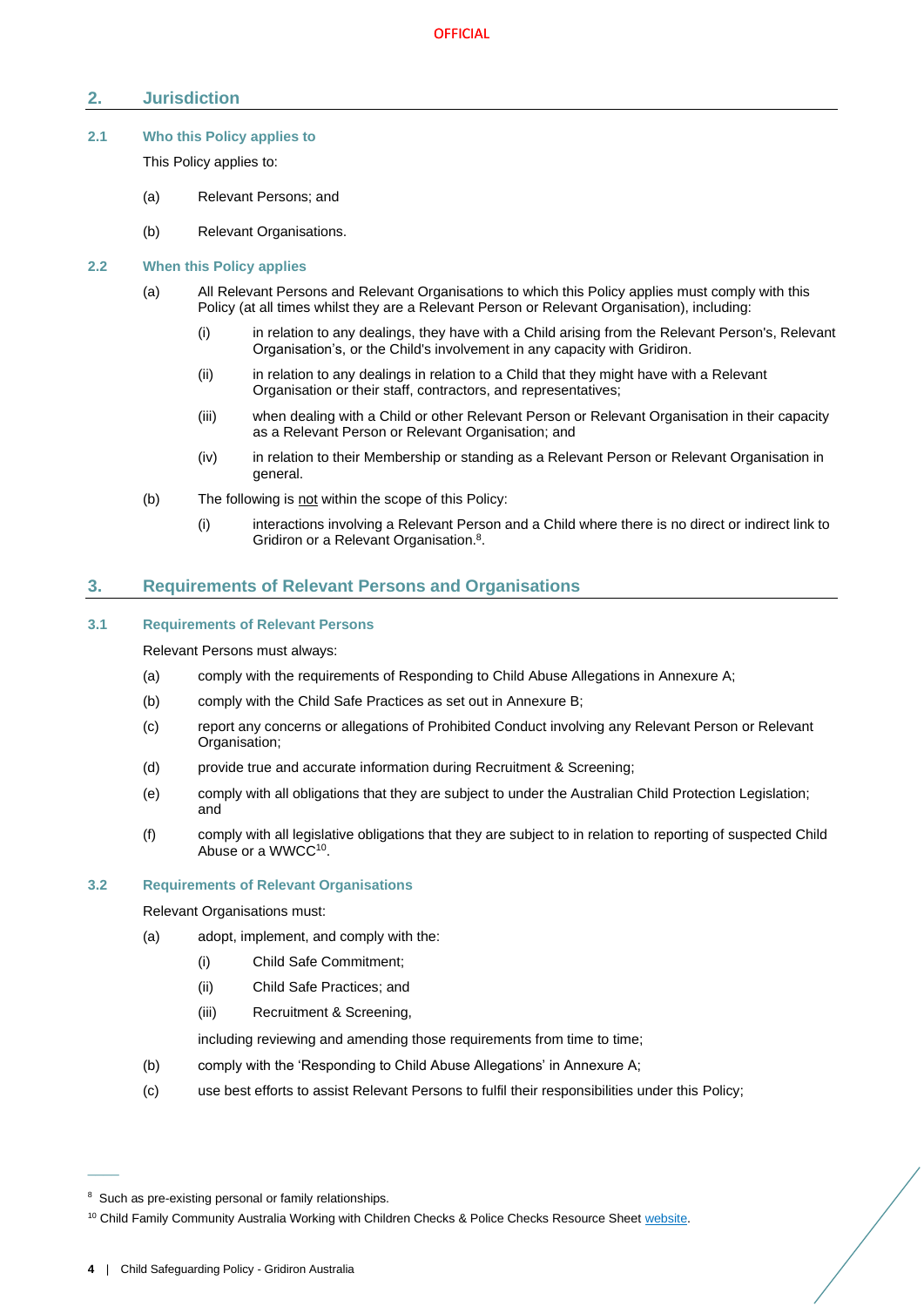- (d) recognise any Sanction imposed under this Policy; and
- (e) take all necessary steps to:
	- (i) enforce any Sanction imposed under this Policy and the Complaints, Disputes & Discipline Policy; and
	- (ii) procure compliance with the 'Responding to Child Abuse Allegations' in Annexure A.

# <span id="page-5-5"></span><span id="page-5-0"></span>**4. Prohibited Conduct**

#### <span id="page-5-6"></span><span id="page-5-1"></span>**4.1 Prohibited Conduct**

A Relevant Person or Relevant Organisation commits a breach of this Policy when:

- (a) they, either alone or in conjunction with another or others, engage in any of the following conduct against, or in relation to, a Child or Children in the circumstances outlined in clause 2.2.
	- (i) Child Abuse;
	- (ii) Grooming;
	- (iii) Misconduct with a Child;
	- (iv) request or infer that the Child keep any communication secret from their parents, guardian, carer, or other Relevant Person such as a coach or administrator, or Relevant Organisation;
	- (v) supply alcohol, or drugs (including tobacco) to a Child;
	- (vi) supply medicines, except when permitted by law or with the consent of the parent, guardian, or carer of the Child and under a valid prescription for that Child and at the prescribed dosage; or
	- (vii) commit any act that would constitute Prohibited Conduct under the Member Protection Policy;
- <span id="page-5-7"></span>(b) there is a breach of a requirement imposed under claus[e 3.1,](#page-4-4) or sub-clauses  $3.2(a)$ ,  $3.2(b)$  or  $3.2(e)(ii)$ ;
- (c) they are involved in or have knowledge of and do not report a breach of clauses [4.1\(a\)](#page-5-6) or [4.1\(b\);](#page-5-7) or
- (d) they have engaged in an attempt to breach sub-clauses  $4.1(a)$  (i), (ii), (iii) or (v).

# <span id="page-5-2"></span>**5. Reporting**

- (a) Where a Relevant Organisation becomes aware of an Alleged Breach and the information known about that Alleged Breach is such that it would cause a reasonable person to suspect that a Child is, or is at risk of, being abused and/or neglected:
	- (i) the Relevant Organisation must comply with, and procure compliance with, the requirements of Responding to Child Abuse Allegations in Annexure A; and
	- (ii) no further action under the Complaints, Disputes and Discipline Policy in relation to that Alleged Breach, except Provisional Action or Assessment, should occur until the obligations in (i) are complied with.

# <span id="page-5-3"></span>**6. Complaints, Disputes & Discipline Policy**

The Complaints, Disputes and Discipline Policy applies to any alleged Prohibited Conduct, including reports of breaches, of this Policy.

# <span id="page-5-4"></span>**7. National Integrity Framework**

The National Integrity Framework applies to this Child Safeguarding Policy. When interpreting this Policy, any provisions inconsistent with the National Integrity Framework apply to the extent of that inconsistency.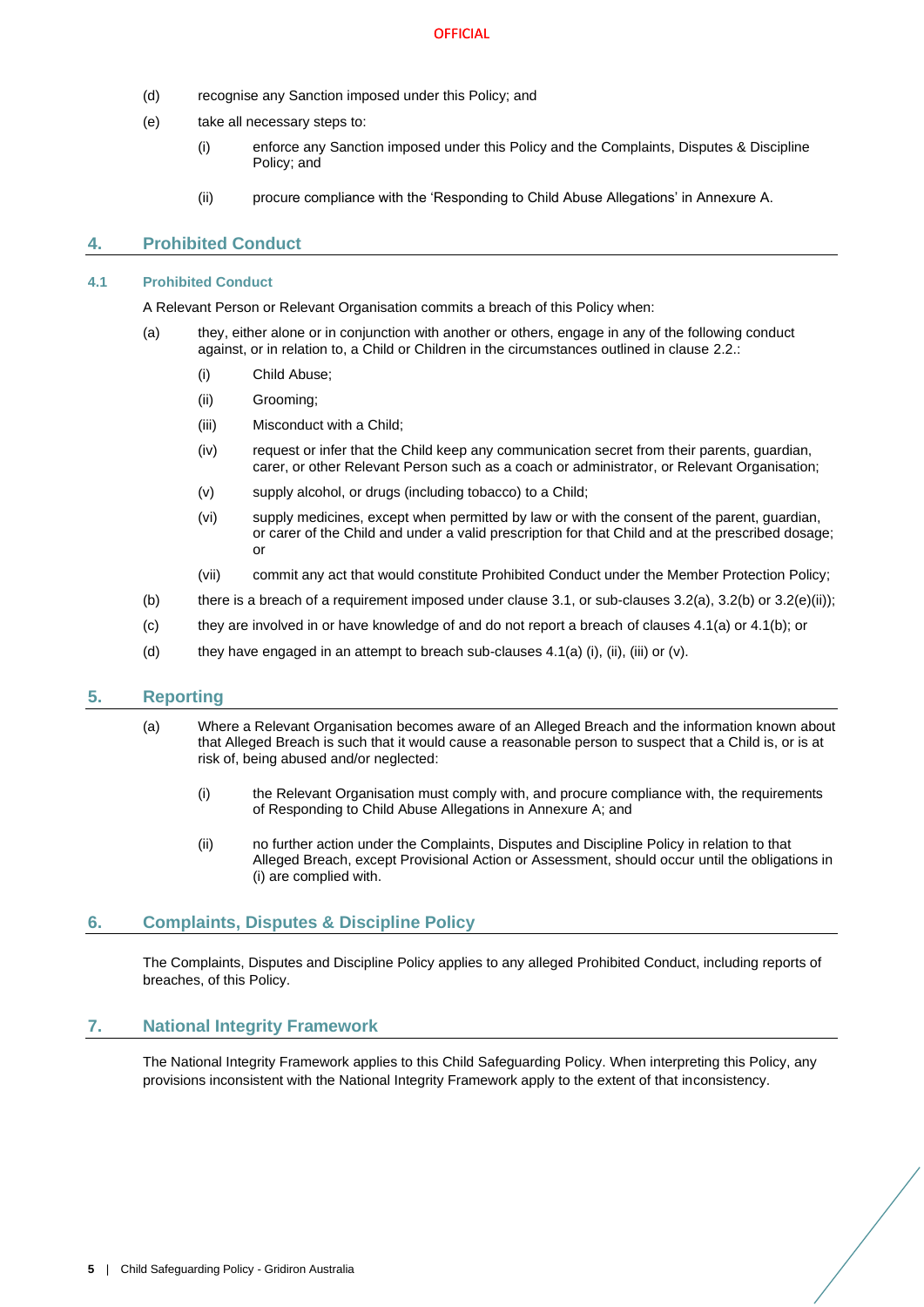# <span id="page-6-0"></span>**- Child Abuse Definitions**

**Child Abuse** is the mistreatment of a Child that:

- causes, is causing or is likely to cause any detrimental effect so that a Child's physical, psychological, or emotional wellbeing; or
- does, or is likely to, endanger that a Child's physical or emotional health, development, or wellbeing,

**SCHEDULE 1** 

whether through a:

- single act, omission, or circumstance; or
- series or combination of acts, omissions, or circumstances,

and includes:

- **1. Physical Abuse** occurs when a person subjects a Child to application of physical force, which may cause injury intentionally or inadvertently as a result of physical punishment or the aggressive treatment of a Child. Physically abusive behaviour includes, but is not limited to:
	- (a) shoving, hitting, slapping, shaking, throwing, punching, biting, burning, kicking; and
	- (b) harmful training methods or overtraining where there is the potential to result in damage to a Child's physical development.
- **2. Emotional or Psychological Abuse** occurs when a Child does not receive the love, affection, or attention they need for healthy emotional, psychological, and social development or are exposed to violence/abuse against other Children or adults. Such abuse may involve:
	- (a) repeated rejection or threats to a Child;
	- (b) constant criticism, teasing, ignoring, threatening, yelling, scapegoating, ridicule, intentional exclusion, continual coldness, and rejection;
	- (c) Bullying and Harassment;
	- (d) harmful training methods or overtraining where there is the potential to result in damage to a Child's physical, intellectual, or emotional wellbeing and development.
- **3. Sexual Abuse** occurs when an adult, or a person in authority (i.e., older, or younger but more physically or intellectually developed) involves a Child in any sexual activity. A child cannot provide consent, therefore even if 'consent' is given, it still constitutes sexual abuse.

Perpetrators of sexual abuse take advantage of their power, authority, or position over the Child for their own benefit. It can include making sexual comments to a Child, kissing, touching a Child's genitals or breasts, oral sex, or intercourse with a Child.

Sexual exploitation is a form of Sexual Abuse and occurs when Children are forced into or involved in sexual activities that are then unlawfully recorded in some way, or recorded without the consent of one or more parties, or used to produce child sexual abuse material. Such material can be in the form of photographs or videos, whether published or circulated on the internet or social media. Encouraging a Child to view pornographic videos, websites, or images, or engaging a Child to participate in sexual conversations over social media or otherwise is also considered sexual exploitation.

- **4. Neglect** is the persistent failure or deliberate failure or denial to meet a Child's basic needs. Child Neglect includes the failure to provide adequate food, clothing, shelter, adequate supervision, clean water, medical attention, or supervision to the extent that the Child's health and development is or is likely to be harmed. Types of neglect include physical, medical, emotional, educational neglect and abandonment.
- **5. Exposure to Family Violence** is any abusive behaviour used by a person in a relationship to gain and maintain control over their partner or ex-partner. It can include a broad range of behaviour that causes fear and physical and/or psychological harm. If a Child is living in a household where there have been incidents of domestic violence, then they may be at risk of significant physical and/or psychological harm.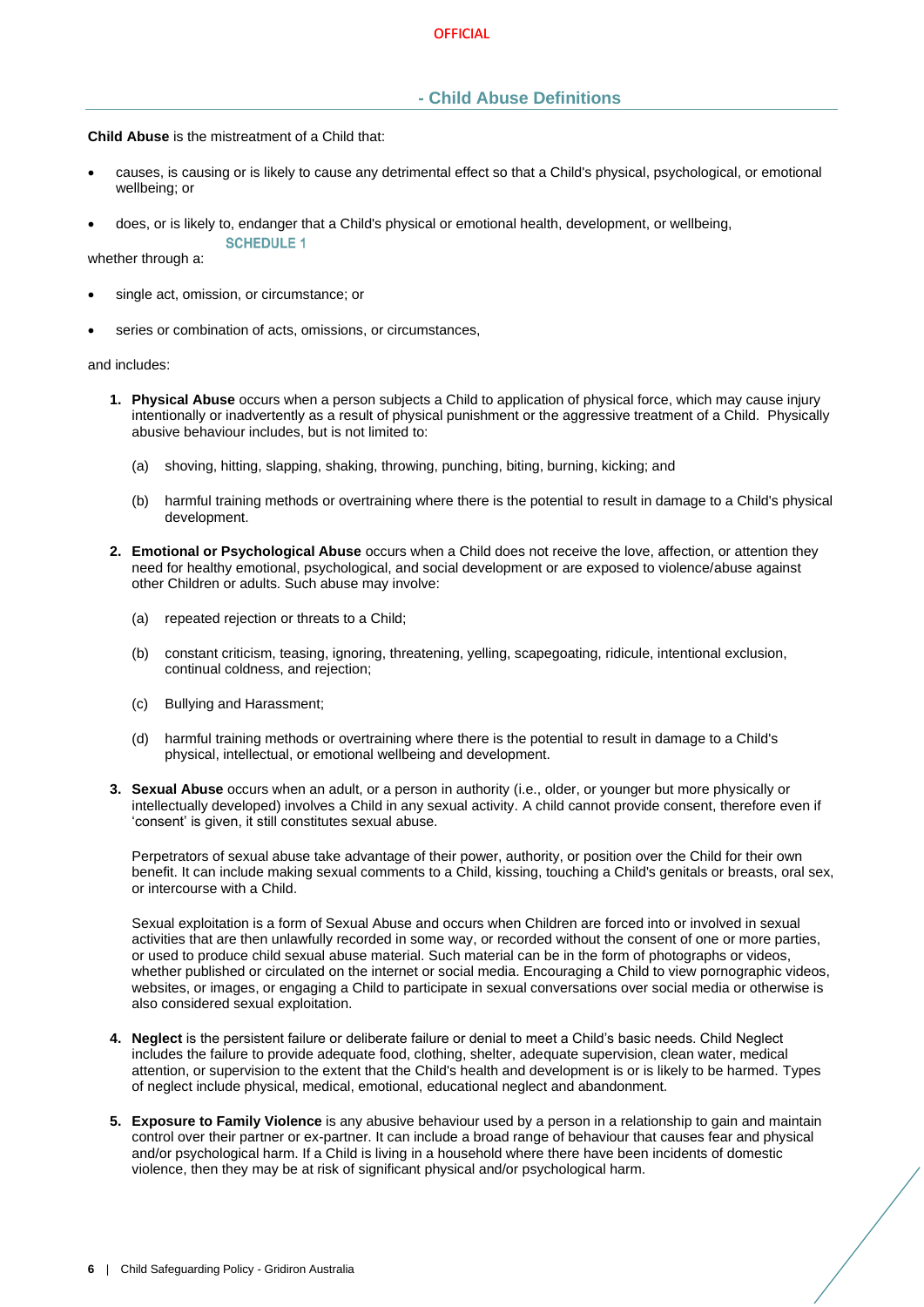# **: Responding to Child Abuse Allegations**

# <span id="page-7-0"></span>**You must ACT.**

As a person involved in Gridiron you play a crucial role in protecting Children. You must follow the four actions set out below when responding to any Child Abuse allegations.

# **Action 1 - Responding**

**If a Child is at risk of immediate harm, you must ensure their safety by:**

- Calling 000 for medical and/or police assistance to respond to urgent health or safety concerns;
- Administering first aid, if required:
- Separating at-risk Child and others involved;
- Identifying an appropriate contact person for any on-going liaison with the Police.

If there is no immediate harm, go to Action 2 below.

# **Action 2 – Reporting**

If you suspect, on reasonable grounds that a Child was, is, or is at risk of being abused and/or neglected, you must report it to the police and/or the relevant State/Territory child protection agency.

If the alleged Child Abuse is occurring in a Relevant Organisation, it must also be documented on the Report Form found at [MAKE AN INTEGRITY COMPLAINT OR REPORT | Sport Integrity Australia.](https://www.sportintegrity.gov.au/contact-us/make-an-integrity-complaint-or-report)

You must also report internally to your designated contact in your sport, who then needs to report to the Integrity Unit, CEO and Board.

# **Action 3 – Contact**

You must contact the police and/or the relevant child protection agency to determine the information that may be shared with parents/guardians, and who should lead this contact (i.e., police, child protection department or Relevant Organisation representative). This could include advice:

- 1. Not to contact the parents or guardians in circumstances where they are alleged to have engaged in the abuse.
- 2. To contact the parents/guardians and provide agreed information as soon as possible.

# **Action 4 - Support**

- Support should be provided to any Child that has experienced abuse.
- It is important that the person providing support to the Child does not attempt to provide support which is outside of the scope of their role.
- Support should include maintaining a calm open manner when listening to any allegations and disclosures, while avoiding seeking detailed information or asking leading questions.
- This information needs to be well documented and shared with Gridiron's designated contact.
- Further support for the Child, relevant adults and others involved may be required, including a referral to wellbeing or healthcare professionals and or the development of a safety plan.

**Insert the name and position and contact information for the Child Safe Contact in your organisation:**

**Stacey Speer**

**Stacey.Speer@ga.org.au**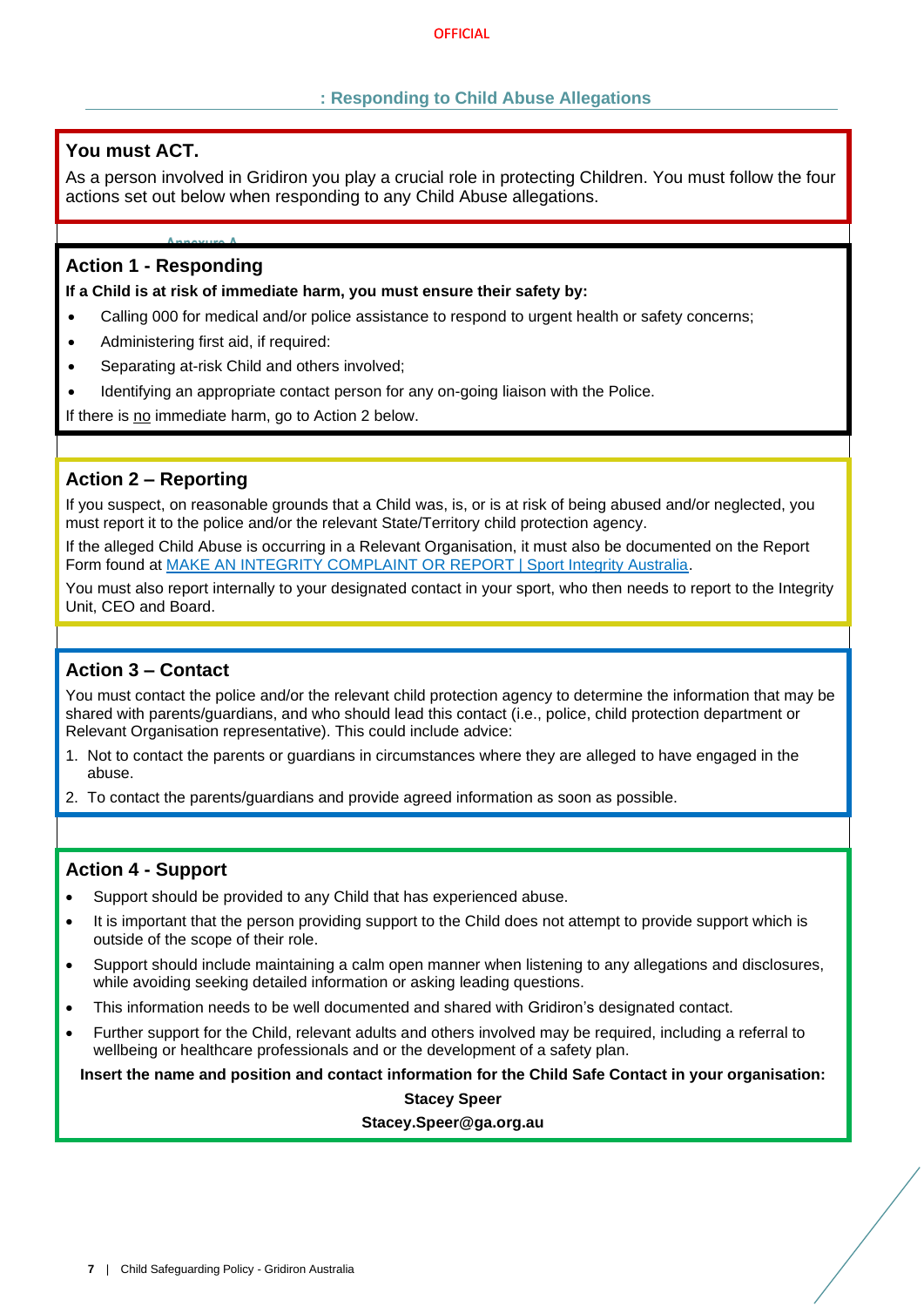# **: Child Safe Commitment & Practices**

# <span id="page-8-0"></span>**1. CHILD SAFE COMMITMENT STATEMENT**

Gridiron Australia is committed to ensuring the safety and wellbeing of all Children that are involved in our sport. Our policies and procedures seek to address risks to child safety and to establish child safe culture and practices.

#### **1.1 We are committed to keeping Children safe**

- (a) Through our Child Safeguarding Policy, we document our clear commitment to keeping Children safe from abuse and neglect.
- (b) We communicate our commitment to all our staff and volunteers and give them access to a copy of our commitment statement.

#### **1.2 We promote equity and respect diversity**

- (a) We actively anticipate Children's diverse circumstances and respond effectively to those with additional vulnerabilities.
- (b) We give all Children access to information, support, and a complaints process.
- (c) We consider the needs of all Children, particularly Aboriginal and Torres Strait Islander Children, Children with a disability, LGBTQI Children and Children from culturally and linguistically diverse backgrounds.

# **1.3 Our staff and volunteers know the behaviour we expect**

- (a) We ensure that each person involved in our delivery of services to Children understands their role and the behaviour we expect in relation to keeping Children safe from abuse and neglect through application of our Child Safe Practices.
- (b) We utilise clear position descriptions which clearly state relevant child safe requirements.
- (c) We have Child Safe Practices, which are approved and endorsed by Sport Integrity Australia and the Gridiron Australia Board that outlines our expectations for behaviour towards Children.
- (d) Our staff and volunteers are given a copy of and have access to the Child Safe Practices.
- (e) Our staff and volunteers indicate, in writing, that they have read and are committed to the Child Safe Practices.

#### **1.4 We minimise the likelihood of recruiting a person who is unsuitable**

- (a) We have appropriate measures in place to minimise the likelihood that we will recruit staff or volunteers who are unsuitable to work/volunteer with Children.
- (b) We will meet the requirements of the relevant state or territory Working with Children Check regulations.

#### **1.5 Induction and training are part of our commitment**

- (a) We will provide all new staff, volunteers, and participants with information about our commitment to Child Safety including our Child Safeguarding Policy, Child Safe Practices and Responding to Child Abuse Allegations.
- (b) We support ongoing education and training for our staff and volunteers to ensure child safety information is provided and updated as required.
- (c) We ensure that our staff and volunteers have up-to-date information relevant to specific legislation applying in the state or territory they are based in or where they may travel to as a part of their duties.

#### **1.6 We encourage the involvement of Children and their parents**

- (a) We involve and communicate with Children and their families in developing a safe, inclusive, and supportive environment. We will provide information to Children and their parents/carers (such as brochures, posters, handbooks, guidelines) about:
	- (i) our commitment to keeping Children safe and communicating their rights;
	- (ii) the behaviour we expect of our staff and volunteers and of themselves;
	- (iii) our policy about responding to child abuse.
- (b) We have processes for encouraging two-way communication with Children and families.
- (c) We seek their feedback and have a process for responding.
- (d) We respect diversity and seek to facilitate effective communication and involvement.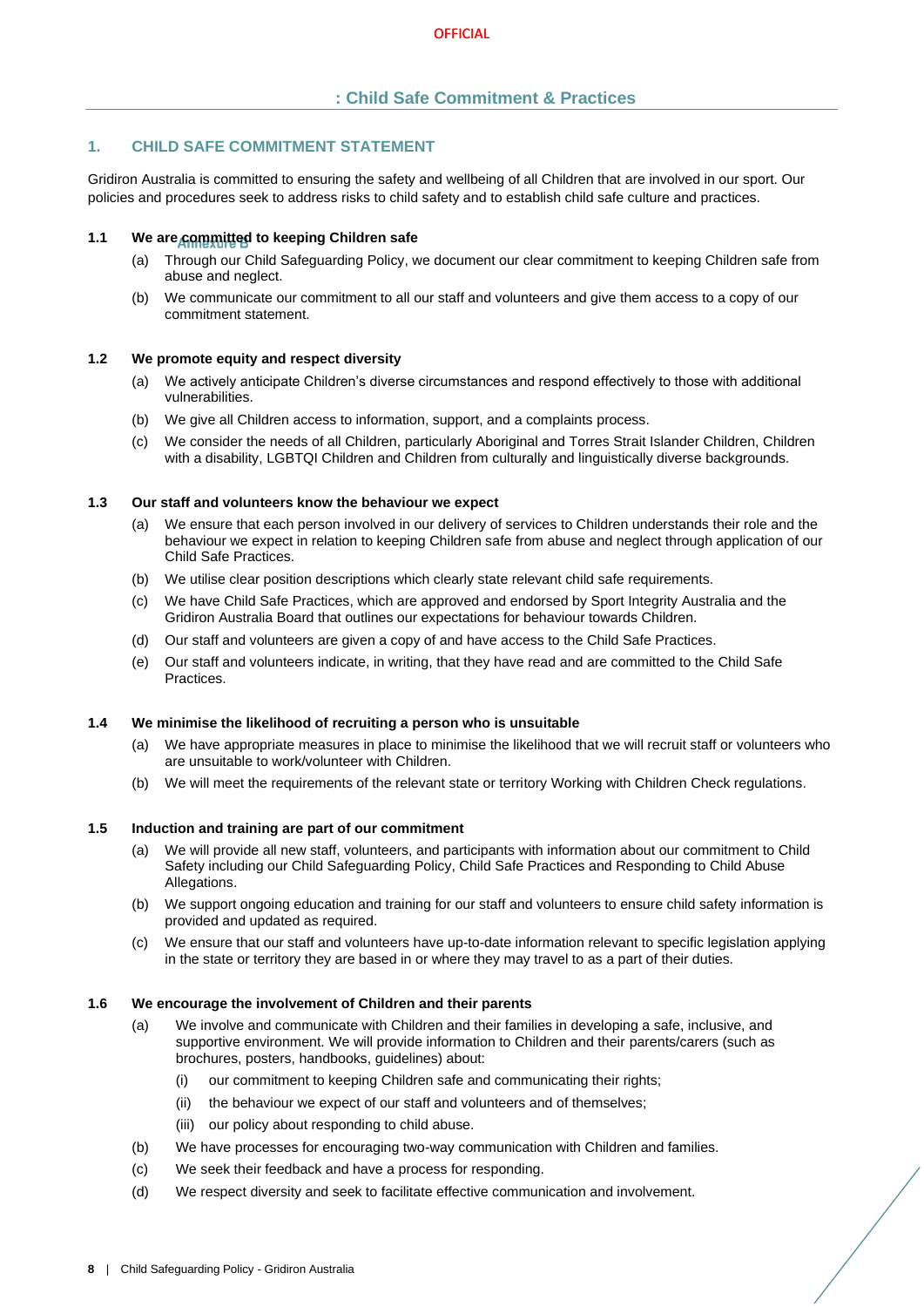# **1.7 Our staff and volunteers understand their responsibility for reporting child abuse**

- (a) Our policy for responding to child abuse is approved and endorsed by Gridiron Australia Board and applies to all our staff and volunteers. Staff and volunteers must:
	- (i) immediately report abuse or neglect and any concerns with policies, practices or the behaviour of staff and volunteers;
	- (ii) meet any legislated mandatory or other jurisdictional reporting requirements;
	- (iii) follow a specified process when reporting abuse or neglect.
- (b) Our staff and volunteers are given a copy of and have access to the Complaints, Disputes and Discipline Policy and understand the implications of the policy for their role.
- (c) We document any allegation, disclosure or concern regarding child abuse and monitor responses to all allegations, disclosures, or concerns.

#### **1.8 We maintain and improve our policies and practices**

- (a) We are committed to maintaining and improving our policies, procedures, and practices to keep Children safe from neglect and abuse.
- (b) We have assigned responsibility for regularly maintaining and improving our policies and procedures to (insert name or person or group).
- (c) We monitor our staff, volunteers, and external providers to ensure appropriate practice, behaviour and policies are followed.
- (d) We require our staff and volunteers to disclose convictions or charges affecting their suitability to work with Children. We review police record and WWCC checks regularly.
- (e) We have formally reviewed our service delivery to identify and document potential risks to Children.
- (f) We undertake formal reviews, at least annually, to identify and document potential risks to Children associated with our service delivery.

# **2. CHILD SAFE PRACTICES**

- Gridiron Australia is committed to safeguarding everyone involved in our organisation including Children in our care, ensuring that they feel and are safe. Gridiron Australia Child Safe Practices have been developed to identify and prevent behaviour that may be harmful to the Children in our sport.
- A breach of the Child Safe Practices is a breach of the Child Safeguarding Policy and will be managed by the Complaints, Disputes and Discipline Policy.
- There may be exceptional situations where aspects of the Child Safe Practices do not apply, for example in an emergency it may be appropriate to physically restrain a child. However, it is crucial that, where possible, you seek authorisation prior to taking action that does not comply with these standards or that you notify a Relevant Organisation as soon possible after any incident in which these standards are not complied with.

# **2.1 Sexual misconduct**

- (a) Under no circumstances is any form of 'sexual behaviour' to occur between, with, or in the presence of Children.
- (b) 'Sexual behaviour' needs to be interpreted widely, to encompass the entire range of actions that would reasonably be considered to be sexual in nature, including but not limited to:
	- (i) 'contact behaviour', such as sexual intercourse, kissing, fondling, sexual penetration or exploiting a child through prostitution; and
	- (ii) 'non-contact behaviour', such as flirting, sexual innuendo, inappropriate text messaging, inappropriate photography or exposure to pornography or nudity.

#### **2.2 Professional boundaries**

- (a) Relevant Persons must act within the scope of their role (as specified in their position description or contract) when working with Children who are involved or have been involved in our sport. They must not:
	- (i) provide any form of support to a child or their family unrelated to the scope of their role, where there is no existing social, personal, or family relationship (e.g., financial assistance, babysitting, provide accommodation);
	- (ii) use a personal phone, camera, or video camera to take images of Children;
	- (iii) exhibit any type of favouritism towards a Child;
	- (iv) transport Children unless specifically approved;
	- (v) give gifts/presents to Children other than the provision of official awards;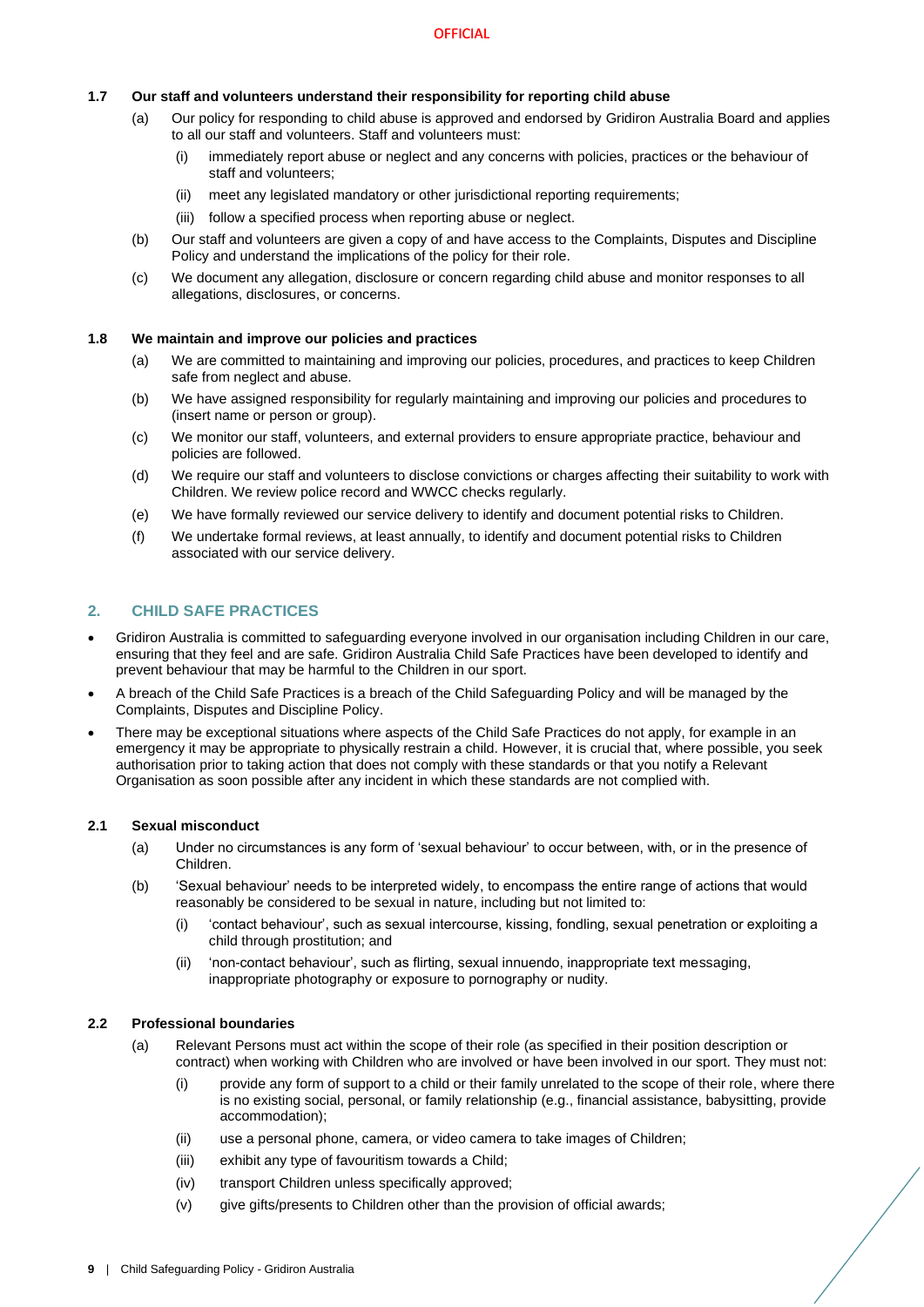- (vi) engage in open discussions of a mature or adult nature in the presence of Children;
- (vii) discriminate against any Child, including on the basis of gender identity, culture, race, or disability;
- (viii) have one on one contact with a Child outside of authorised sport activities (includes direct contact such as in-person as well as indirect, such as by phone, or online); or
- (ix) accept an invitation to attend any private social function at the request of a Child or their family, where there is no existing social, personal, or family relationship.
- (b) If Relevant Persons become aware of a situation in which a Child requires assistance that is beyond the confines of that person's role, they should undertake any or all of the following at the earliest opportunity:
	- (i) refer the matter to an appropriate support agency;
	- (ii) refer the Child to an appropriate support agency;
	- (iii) contact the Child's parent or guardian;
	- (iv) seek advice from a Relevant Organisation.

# **2.3 Use of language and tone of voice**

Language and tone of voice used in the presence of Children should:

- (a) provide clear direction, boost their confidence, encourage, or affirm them;
- (b) not be harmful to Children. In this respect, not use language that is:
	- (i) discriminatory, racist, or sexist;
	- (ii) derogatory, belittling, or negative, for example, by calling a Child a 'loser' or telling them they are 'too fat';
	- (iii) intended to threaten or frighten; or
	- (iv) profane or sexual.

# **2.4 Positive guidance (Discipline)**

- (a) Children participating in our sport will be made aware of the acceptable limits of their behaviour so that we can provide a positive experience for all participants.
- (b) Relevant Persons and Relevant Organisations must use appropriate techniques and behaviour management strategies to ensure:
	- (i) an effective and positive environment; and
	- (ii) the safety and/or wellbeing of Children and personnel participating in sport.
- (c) Relevant Persons and Relevant Organisations must use strategies that are fair, respectful, and appropriate to the developmental stage of the Children involved.
- (d) Children need to be provided with clear directions and given an opportunity to redirect their behaviour in a positive manner.
- (e) Under no circumstances are Relevant Persons or Relevant Organisations to take disciplinary action involving physical punishment or any form of treatment that could reasonably be considered as degrading, cruel, frightening or humiliating.

# **2.5 Supervision**

- (a) Children participating in our sport programs and services must always be supervised. Supervision must be constant, active, and diligent and requires Relevant Persons to always be in a position to observe each Child, respond to individual needs and immediately intervene if necessary.
- (b) One-to-one unsupervised situations with Children should be avoided, however some services and programs may involve such circumstances (e.g., medical treatment and physical therapy) and in this case, these situations will need to be identified and recorded by the Relevant Organisation.
- (c) Any incident of one-to-one unsupervised contact should be immediately reported to the Relevant Organisations management within 24 hours of the incident occurring.

#### **2.6 Use of electronic or online communications**

- (a) For any electronic or online communication with Children in our sport we adopt a two-deep model, that is, copy in the organisation and a parent or guardian in all communication.
- (b) When communicating with Children, Relevant Organisations and Relevant Persons must ensure content is:
	- (i) directly associated with delivering our services, such as advising that a scheduled event is cancelled;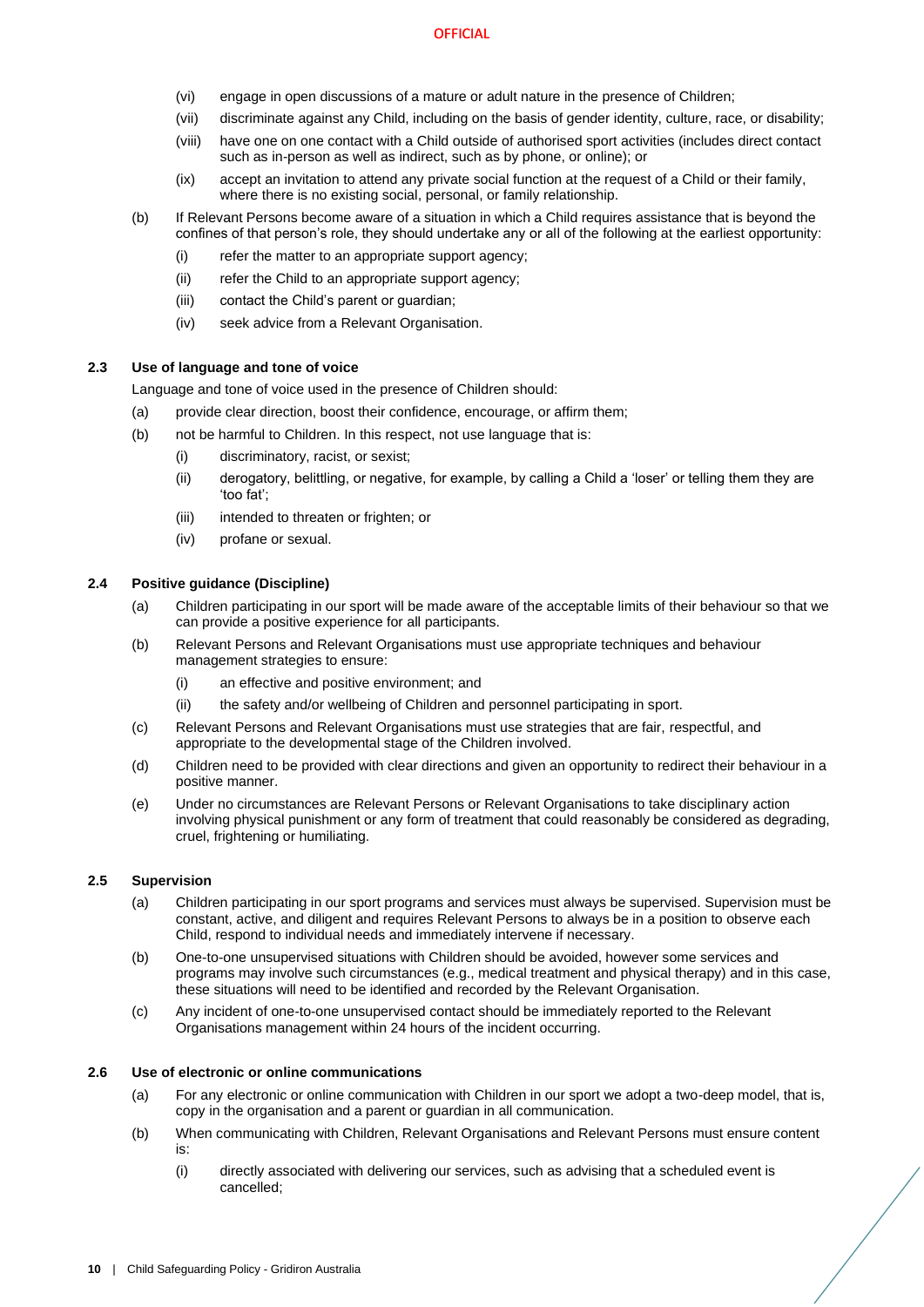- (ii) concise with personal or social content limited only to convey the message in a polite and friendly manner;
- (iii) devoid of any sexualised language; and
- (iv) not promoting unauthorised social activity or contact.

# **2.7 Photographs of Children**

- (a) Children are to be photographed or videoed while involved in our sport only if:
	- (i) the Child's parent or guardian has provided prior written approval for the photographs to be taken or for the video footage to be captured;
	- (ii) the context is directly related to participation in our sport;
	- (iii) the Child is appropriately dressed and posed; and
	- (iv) the image is taken in the presence of other personnel.
- (b) Relevant Organisations and Relevant Persons must not distribute images or videos (including as an attachment to an email) to anyone outside our sport organisation other than the Child photographed or their parent, without organisational knowledge and approval.
- (c) Images (digital or hard copy) are to be stored in a manner that prevents unauthorised access by others and will be destroyed or deleted as soon as they are no longer required.
- (d) Images are not to be exhibited online or in publications (annual report) without parental knowledge and approval (through a signed image consent form), or such images must be presented in a manner that deidentifies the Child. Any caption or accompanying text may need to be checked so that it does not identify a Child if such identification is potentially detrimental.

# **2.8 Physical contact with Children**

- (a) Any physical contact with Children must be appropriate to the delivery of our sport programs or services and based on the needs of the Child such as assisting with the use of equipment, technique, treatment by a health practitioner or administrating first aid.
- (b) Under no circumstances should Relevant Persons have contact with Children participating in our programs and services that:
	- (i) involves touching of genitals, buttocks, or the breast area other than as part of delivering medical or allied health services;
	- (ii) would appear to a reasonable observer to have a sexual connotation;
	- (iii) is intended to cause pain or distress to the Child (e.g., corporal punishment);
	- (iv) is overly physical (e.g., wrestling, horseplay, tickling or other roughhousing);
	- (v) is unnecessary (e.g., assisting with toileting when a Child does not require assistance); or
	- (vi) is initiated against the wishes of the Child, except if such contact may be necessary to prevent injury to the Child or to others, in which case:
		- physical restraint should be a last resort;
		- the level of force used must be appropriate to the specific circumstances, and aimed solely at restraining the Child to prevent harm to themselves or others; and
		- the incident must be reported to management as soon as possible.
- (c) Relevant Persons are required to report to the Relevant Organisation any physical contact initiated by a Child that is sexualised and/or inappropriate, for example, acts of physical aggression, as soon as possible, to enable the situation to be managed in the interests of the safety of the Child, Relevant Persons, and any other participants.

# **2.9 Overnight stays and sleeping arrangements**

- (a) Overnight stays involving Children are to occur only with the Relevant Organisations approval and consent of a parent or guardian of the Children involved.
- (b) Written approval must be obtained prior to the overnight stay. Written approval could include electronic messaging formats such as email or SMS.
- (c) Practices and behaviour by Relevant Persons involved during an overnight stay must be consistent with the practices and behaviour expected during delivery of our sport at all other times.
- (d) Standards of conduct that must be observed by Relevant Organisations and Relevant Persons involved during an overnight stay include:
	- (i) Children are provided with privacy when bathing, toileting, and dressing;
	- (ii) appropriate dress standards are observed when Children are present such as no exposure to adult nudity;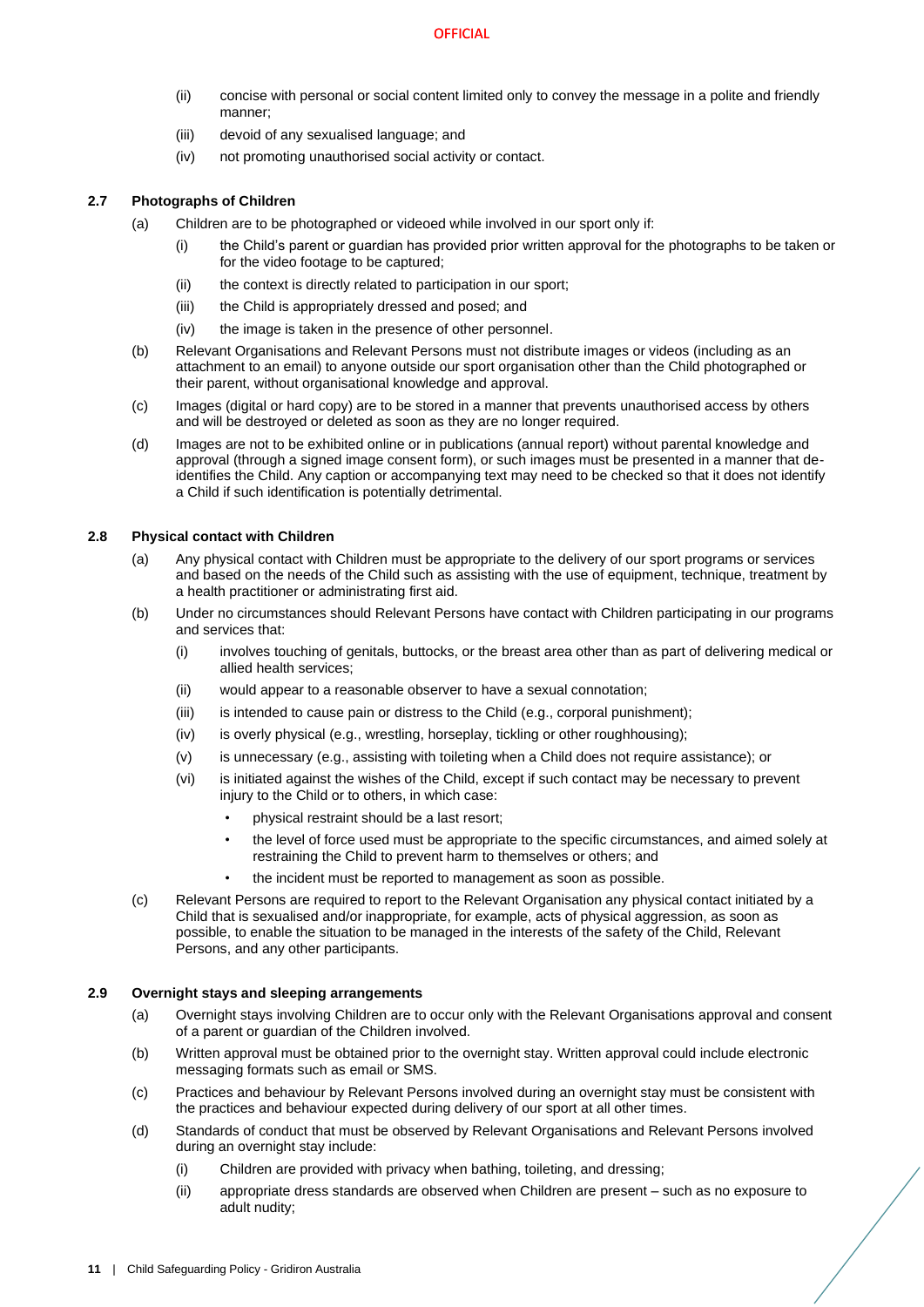- (iii) Children will not be exposed to pornographic material, for example, through movies, television, the internet, or magazines;
- (iv) Children will not be left under the supervision or protection of unauthorised persons such as accommodation staff, or peers;
- (v) sleeping arrangements will not compromise the safety of Children such as unsupervised sleeping arrangements or Children sharing a bed or an adult sleeping in the same bed as a Child; and
- (vi) Children have the right to contact their parents, or another adult, if they feel unsafe, uncomfortable, or distressed during the stay.

# **2.10 Change room arrangements**

- (a) Children should be supervised in change rooms whilst ensuring their right to privacy.
- (b) A minimum of two Relevant Persons of the same gender as the group should always be present,
- (c) Relevant Persons must not shower or change at the same time as supervising groups of Children.
- (d) Relevant Persons must avoid one-to-one situations with a Child in a change room area
- (e) Relevant Persons need to ensure adequate supervision in 'public' change rooms when they are used, providing the level of supervision required for preventing abuse by members of the public, adult users, or general misbehaviour, while also respecting a Child's privacy.
- (f) Phones, cameras and recording devices are not to be used in changing rooms and in particular whilst Children are getting dressed.

# **2.11 Use of, possession or supply of alcohol or drugs**

Relevant Persons, whilst responsible for the care of Children, must not:

- (a) use, possess or be under the influence of an illicit drug;
- (b) use or be under the influence of alcohol;
- (c) be impaired by any other legal drug such as prescription or over-the-counter drugs;
- (d) supply alcohol or drugs (including tobacco); or
- (e) supply or administer medicines, except when permitted by law or with the consent of the parent, guardian, or carer of the Child and under a valid prescription for that Child and at the prescribed dosage.

# **2.12 Parent/Guardian Involvement**

Relevant Organisations must:

- (a) ensure that a parent/guardian is involved in any significant decision, including the signing of any documentation in relation to their Child's involvement in Gridiron.
- (b) conduct all training sessions in open locations and allow parents/guardians to watch their Children during training.
- (c) make parents/guardians aware of the standard of behaviour required when watching their Child during training. Parents/guardians displaying inappropriate conduct may be asked to leave but may not be denied access for an undetermined amount of time.

# **2.13 Transporting Children**

- (a) Children are only to be transported in circumstances that are directly related to the delivery of our sport programs and services.
- (b) Other than in an emergency, it is not acceptable for Relevant Persons to transport Children without prior written approval from their parent or guardian. Gaining approval involves providing information about the proposed journey, including the:
	- (i) form of transport to be used;
	- (ii) reason for the journey;
	- (iii) route to be followed, including any stops or side trips; and
	- (iv) details of anyone who will be present during the journey
- (c) When transporting Children, the Relevant Person must drive responsibly, not be impaired by alcohol or any other mind-altering substances, have an unrestricted drivers' licence and to the extent practicable, not be alone in the car with a Child.
- (d) Children may only be transported in a vehicle when the manufacturer stated capacity is adhered to and seatbelts and child restraints must meet Australian Standards (AS/NZS1754).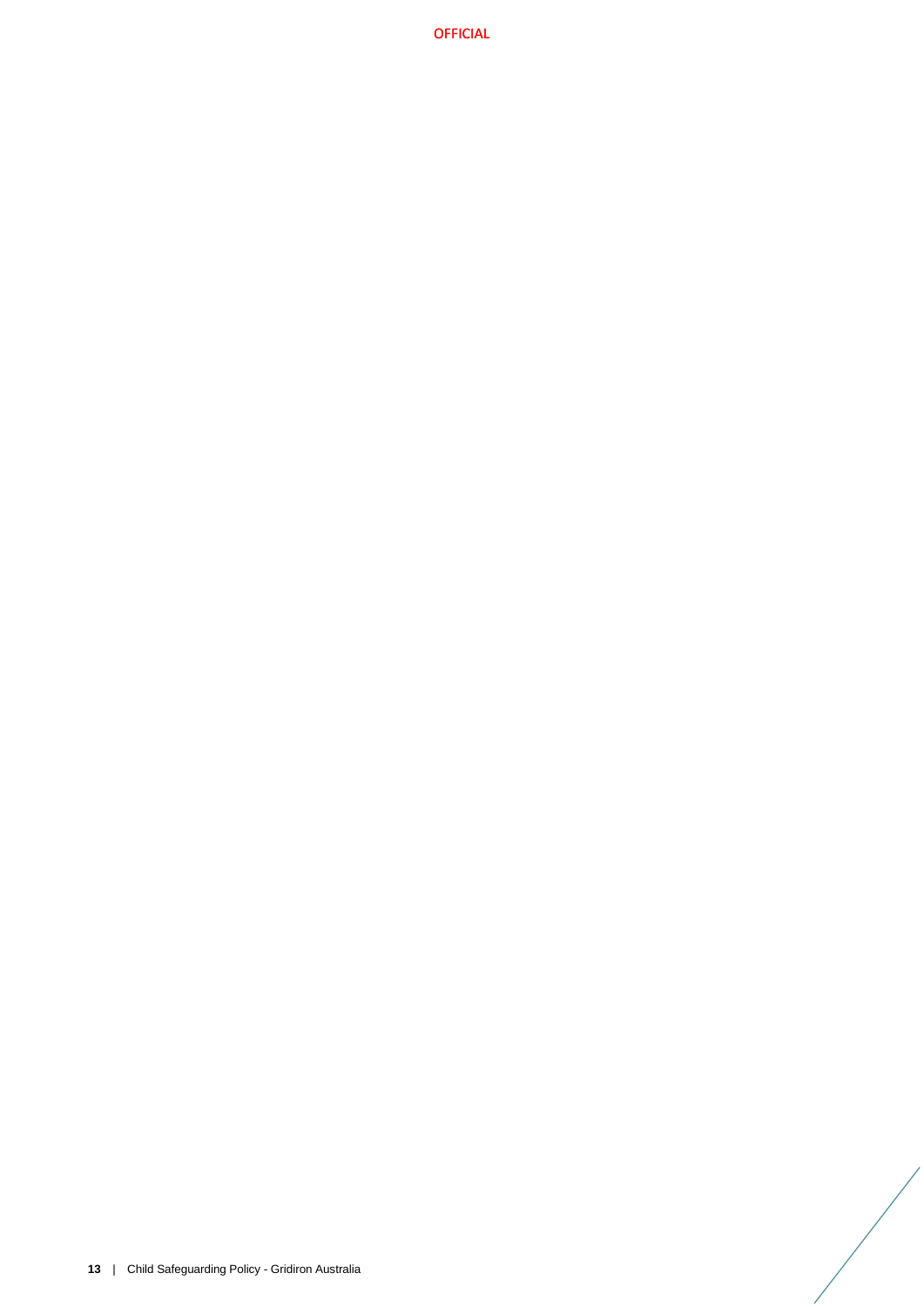# **2.14 Drop off and Pick up of Children**

Relevant Organisations must:

- (a) ensure Children and their parent or guardian know the time and location of training and matches, including start and finish times.
- (b) arrive before scheduled practice or game times to ensure that Children are not left unattended.
- (c) have an accessible register of parent and guardian emergency contact numbers and an operational phone.
- (d) ensure they are aware of alternative pick up arrangements for Children and that the parent or guardian has provided consent.
- (e) ensure that if a parent or guardian is late, they make reasonable attempts to contact them. It is not the responsibility of Relevant Persons to transport Children home if their parent or guardian is late for pick up.
- (f) not leave the training or match until all Children have been collected by their parent or guardian.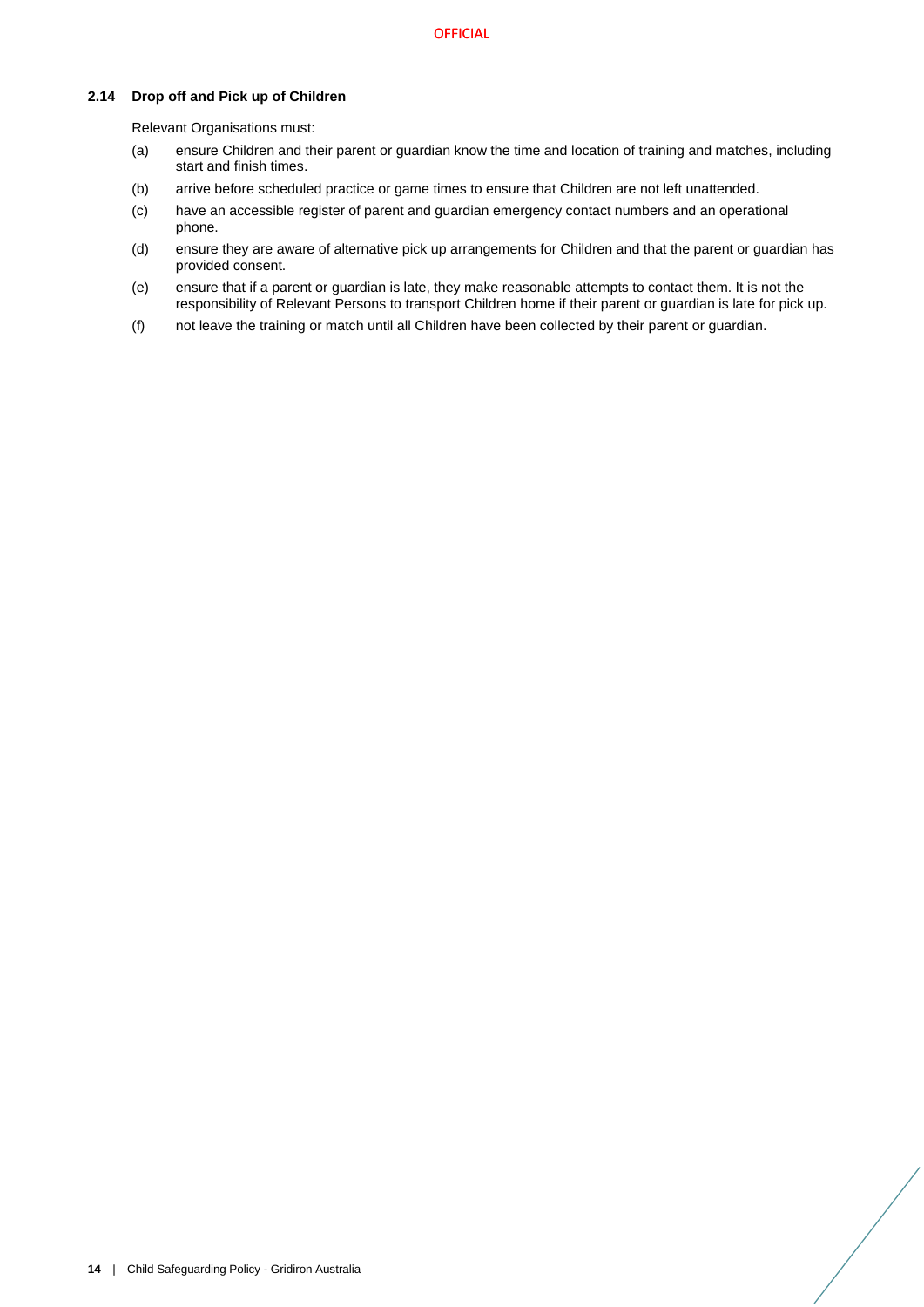# **: Recruitment & Screening**

<span id="page-15-0"></span>These recruitment and screening requirements have been developed to provide a fair, safe, consistent, and comprehensive recruitment process across our sport. Our sport takes child protection seriously and ensures that the organisation recruits' personnel that are suitably qualified and committed to providing professional, safe, and enjoyable programs and services to Children.

# **1. Child-Related Positions**

- 1.1 All roles within our sport (employees and volunteers) both new and existing must be assessed using Appendix 1: Child-Related Position Assessment.
- 1.2 A child-related position means a position that involves or may involve contact with children, either under the position description or due to the nature of the role.
- 1.3 Positions assessed as 'child-related' must be appointed using the recruitment and screening process outlined in Annexure C.

# **2. Position Descriptions**

- 2.1 Developing appropriate selection criteria for a position is a valuable first step to reducing the risk of appointing someone who poses a child safety risk.
- 2.2 Examples of appropriate selection criteria may include: 'Must have experience working with Children.' 'Must be able to demonstrate an understanding of appropriate behaviours when engaging with Children.'

# **3. Advertising**

3.1 All positions identified as child-related will include the following statement in the position description and any advertising: *{Sport Organisation} is committed to protecting Children from harm. We require all applicants that will work with Children to undergo an extensive screening process prior to appointment.*

#### **4. Interviews**

- 4.1 All applicants for child-related positions are required to attend at least one interview, preferably in person or on a videoconference (e.g., Zoom etc.).
- 4.2 During the interview, questions regarding the applicant's suitability to work with Children must be included. Refer to Appendix 2: Interview Requirements and Sample Questions.

### **5. Working with Children Checks**

- 5.1 Working with Children Check (WWCC) laws aim to prevent people who pose a risk from working with Children as paid employees or volunteers. WWCC laws are currently in place in all Australian states and territories.
- 5.2 These laws require certain individuals involved in areas such as sport and recreation to undertake a check to determine their suitability to work (in a paid or volunteer capacity) with Children. Whether a particular individual is required to undertake a check depends on the WWCC laws of the relevant state or territory.
- 5.3 Relevant Organisations must meet the requirements of the relevant state or territory WWCC laws. Specific state and territory requirements can be found [here.](https://aifs.gov.au/cfca/publications/pre-employment-screening-working-children-checks-and-police-checks/part-b-state-and)
- 5.4 All personnel that require a WWCC will supply a copy of it to, or be validated by, the organisation making the appointment.
- 5.5 Relevant Organisations may not engage a person who does not have a satisfactory WWCC in the relevant jurisdiction(s).
- 5.6 Regardless of whether an individual is required or otherwise eligible to obtain a WWCC in the relevant jurisdiction(s), it is a serious breach of the Child Safe Policy if an individual:
	- (a) who has convictions that would make them ineligible to be granted a WWCC is appointed to a child-related position in our sport; or
	- (b) continues in a child-related position if they have been charged or convicted of a crime that would make them ineligible to be granted a WWCC.
- 5.7 Relevant Persons are required to report any criminal conviction or charge that indicates that they may present a potential risk to the Children to whom they help deliver programs or services, such as illegal drug possession or use, gun crimes and assault including adult sexual assault.

#### **6. National Criminal History Record Checks**

6.1 Depending on the relevant jurisdictional legislation a Relevant Organisations may require the preferred candidates to have completed a 'national criminal history record check' (also known as a 'police check') where the candidate does not otherwise meet the jurisdictional threshold to apply for and obtain a WWCC.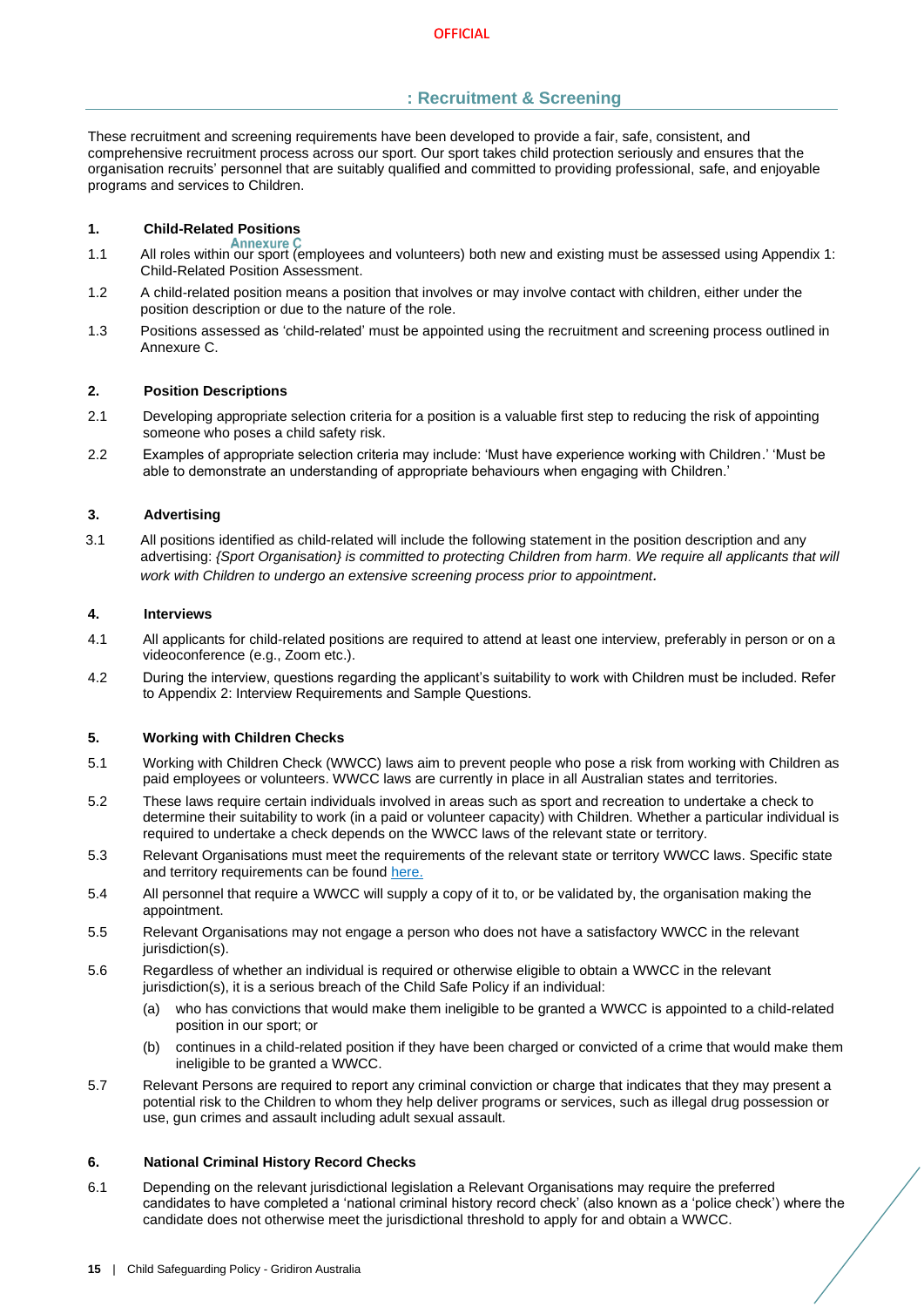- 6.2 A criminal history does not automatically preclude an applicant from being appointed unless their criminal history suggests that they may pose a risk to Children. If there is information relevant to the employment decision, the applicant will be provided with an opportunity to respond to the contents of their police check (if they wish to do so).
- 6.3 The decision to appoint or not appoint an applicant because of a police check result, along with the rationale for that decision, must be communicated to the applicant by the Relevant Organisation.
- 6.4 A copy of the police check must not be retained. The original must either be returned to the applicant if requested or be destroyed in a secure manner on completion of the recruitment process. If the applicant is appointed, a record of the date and certificate number of the police check should be recorded in their personnel file.

#### **7. International Criminal History Record Checks**

- 7.1 Any applicant who has resided overseas for 12 months or more in the last ten years must obtain an international criminal check.
- 7.2 Some countries will not release information regarding an individual for personal or third-party purposes. Where police records checks cannot be made, reference checks must be conducted with at least two referees that personally knew the individual whilst they were residing in the other country.
- 7.3 The Relevant Organisation must inform the applicant that referees will be asked whether they have knowledge or information concerning the applicant that would adversely affect the applicant from performing the job, including any relevant criminal offences. The credentials of persons acting as referees must be verified and can include previous employers or government officials).
- 7.4 Overseas applicants should not commence until this process is satisfactorily completed.

#### **8. Monitoring compliance**

Relevant Organisations will ensure that all personnel in child-related positions have a current WWCC as specified in state and territory legislation: [https://aifs.gov.au/cfca/publications/pre-employment-screening-working-children](https://aifs.gov.au/cfca/publications/pre-employment-screening-working-children-checks-and-police-checks/part-overview)[checks-and-police-checks/part-overview](https://aifs.gov.au/cfca/publications/pre-employment-screening-working-children-checks-and-police-checks/part-overview)

#### **9. Reference checks**

- 9.1 The Relevant Organisation will conduct a minimum of two reference checks for the preferred applicant to gather additional information about the applicant's suitability to work in the role for which they have applied.
- 9.2 The selected referees must:
	- (a) be able to provide information relating to the applicant's suitability to work with Children;
	- (b) have known the applicant for at least 12 months;
	- (c) not be related to the applicant;
	- (d) be able to vouch for the applicant's reputation and character.

**Please note**: Written character references are not sufficient unless also followed up and verified through direct contact.

9.3 Referees will be asked directly about any concerns they may have about the applicant working with Children. Refer to Appendix 3: Reference Check Requirements and Sample Questions.

#### **10. Qualification and registration checks**

Educational or vocational qualifications, or professional registration will be verified for the preferred applicant for the position, if applicable.

# **11. Minors**

- 11.1 If a person under the age of 18 is appointed to a child-related position, the Relevant Organisation must:
	- (a) comply with the relevant WWCC legislation;
	- (b) undertake appropriate screening (interviews and referee checks);
	- (c) ensure that they are aware that they are bound by the Child Safeguarding Policy, Child Safe Practices and the obligations associated with working with Children; and
	- (d) obtain information about any pre-existing relationships, especially where the Child-applicant interacts personally with another Child participant.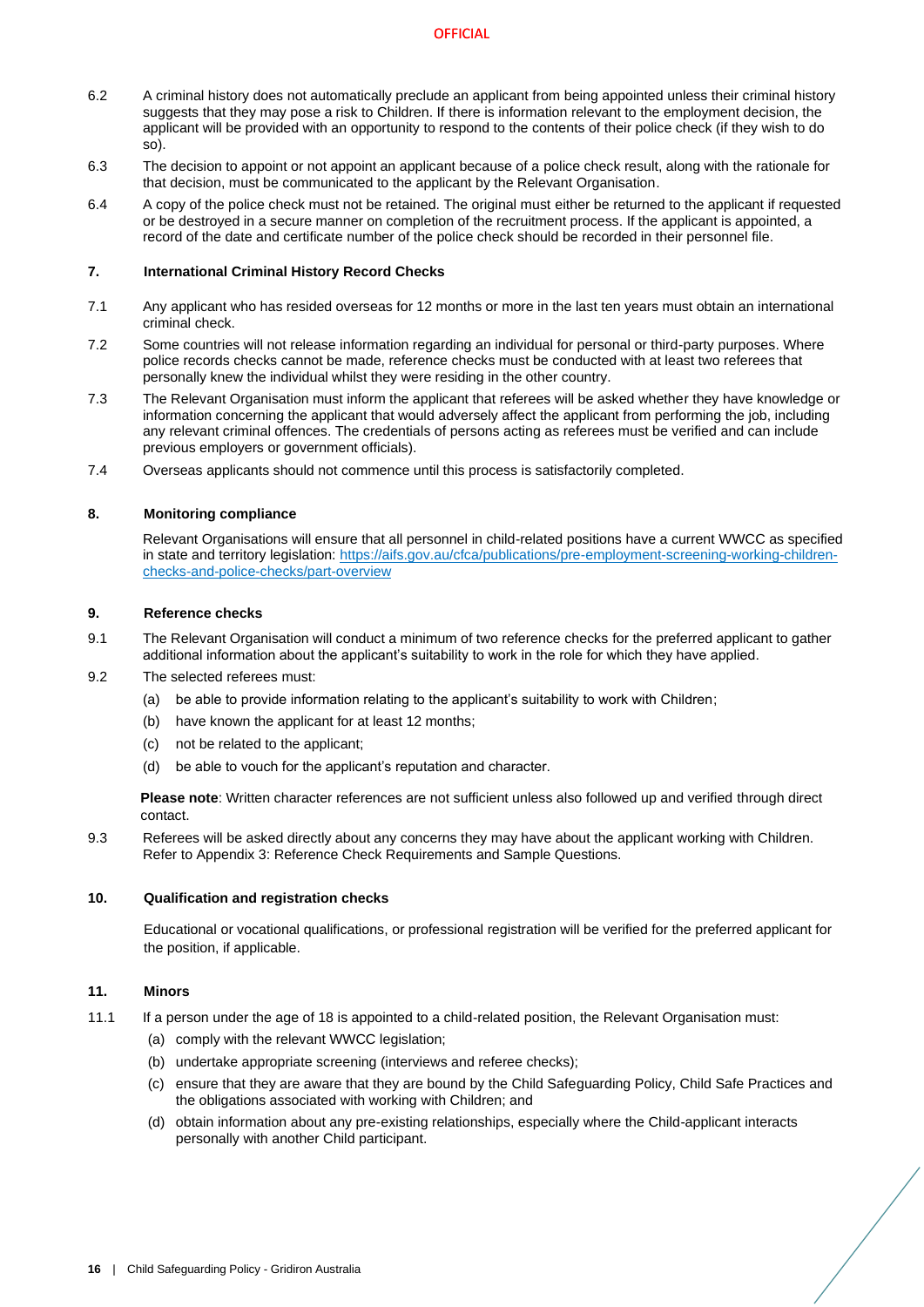# **Appendix 1: Child-Related Position Assessment**

<span id="page-17-0"></span>Note: State and territory jurisdictions have different requirements regarding screening and WWCC. This child-related position assessment aims to assist Relevant Organisations identify child-related positions however, **it should not be used to determine if a Relevant Person requires a WWCC.**

Specific state and territory requirements can be found [here.](https://aifs.gov.au/cfca/publications/pre-employment-screening-working-children-checks-and-police-checks/part-b-state-and)

| Question - Does the position/activity (paid/unpaid or volunteer):                                              | Yes | <b>No</b> |
|----------------------------------------------------------------------------------------------------------------|-----|-----------|
| Involve supervising children?                                                                                  |     |           |
| Involve being alone with children or engaging with children in a way that is not observed or<br>monitored?     |     |           |
| Involve activities with children away from the organisation's usual location?                                  |     |           |
| Involve direct one-on-one or group contact with children via phone, letter, email, online or social<br>media?  |     |           |
| Involve supervising child-to-child online contact?                                                             |     |           |
| Have access (online or paper based) to a child's or children's personal and/or confidential<br>information?    |     |           |
| Involve the need for physical contact/touching children?                                                       |     |           |
| Involve any of the following: transporting children; over-night supervision; and/or out-of-town<br>activities? |     |           |
| Have a perceived or actual level of authority (including from a child's perspective)?                          |     |           |
| Involve any other type of contact with children?                                                               |     |           |

If you answered YES to one or more of the above questions, the position **is a child-related position**.

The Relevant Organisation is required to undertake the recruitment and screening process as outlined in Annexure 3, including conducting interviews and reference checks.

Relevant Organisations must also meet the requirements of the relevant state or territory WWCC laws.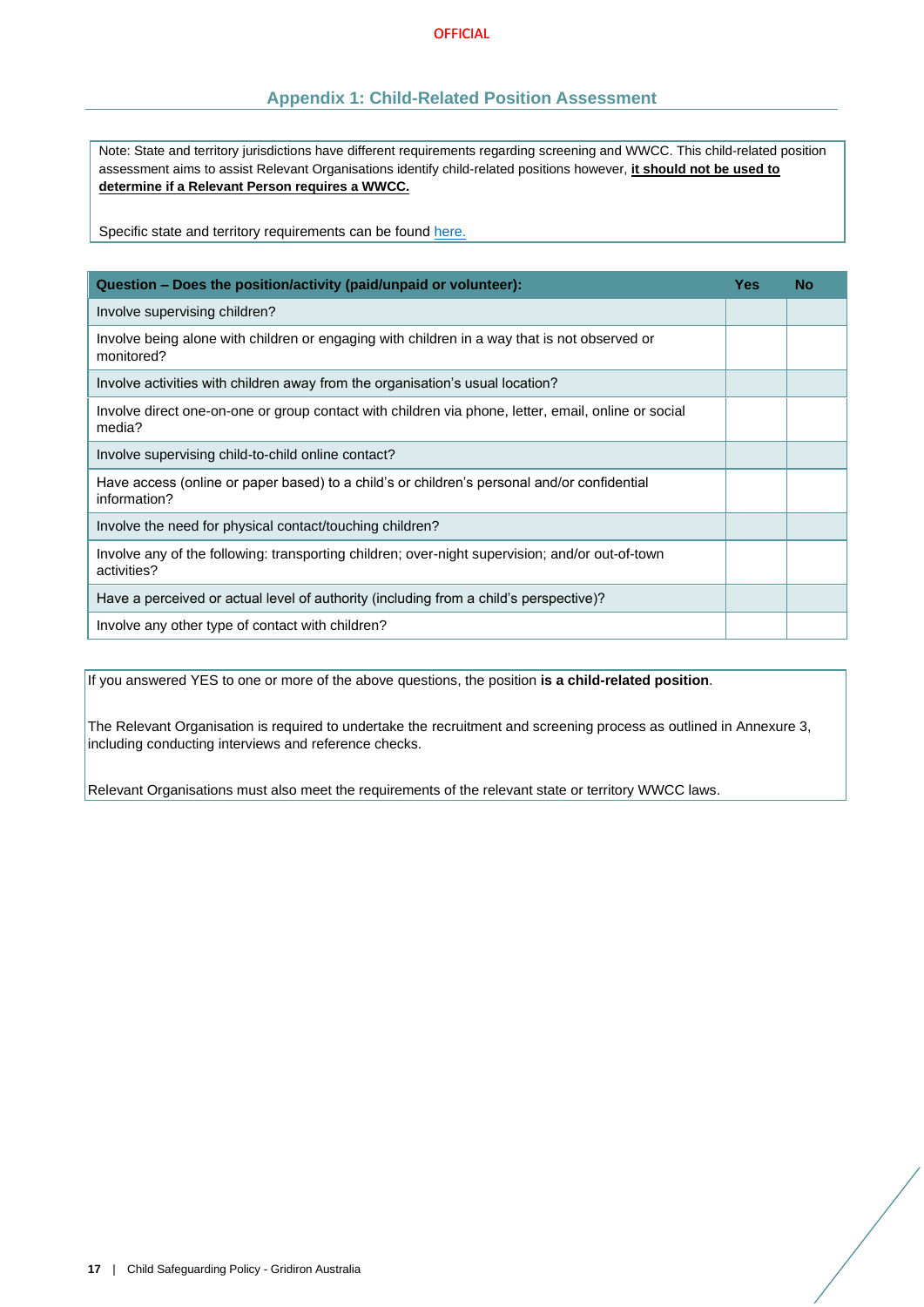# **Appendix 2: Interview Requirements and Sample Questions**

- <span id="page-18-0"></span>The interview process is a very important step in selecting the right people for your organisation and in identifying any people that may pose a risk of harm to children.
- An open-ended style of behavioural-based questioning will give insights into the applicant's values, attitudes and understanding of professional boundaries and accountability.
- All applicants should be informed during the interview that referees will be contacted as part of any final selection process.

### **Questions that MUST be asked**

- Would you please tell us about your beliefs and values in relation to working with children?
- Would you please tell us about your awareness and understanding of child protection?
- Would you please tell us about your professional experience, competencies, and qualifications in relation to working with children?
- What boundaries are important when working with children?
- Have you ever had any disciplinary action taken against you in relation to you working with children?

# **Additional Questions (for positions that work predominately with children) that MAY be asked**

- What do you find most rewarding about working with children?
- What do you find most challenging about working with children?
- How would you handle a child that is behaving in a manner that is disruptive in a group setting?
- How do you think your peers, supervisors and referees would describe the way you work with children?
- Are there any children whom you would not wish to work with and, if so, why?
- How would you deal with a child who is acting aggressively?
- Have you ever lost your temper working with children? What was the trigger for this? What was the outcome?
- How would you respond to a child who disclosed they were being subjected to abuse?
- A parent of a child attending your service wants someone from the organisation to care for their child out of hours. What would be your response to this request?
- What would you do if you thought another staff member or volunteer had harmed or was harming a child?
- What would you do if you thought a child was being abused at home?
- Can you tell us about children you have found challenging to work with? What strategies do you use to handle challenging behaviour?
- How would you handle a child that appears sad and refuses to participate in activities?

# **Take notice of your own thoughts and feelings when interacting with the applicant. Ask for more information if the applicant does not provide sufficient information in his or her responses.**

**Red Flags include, but are not limited to:**

- unexplained lengthy gaps in employment history
- strange or inappropriate questions / statements about children
- expresses an interest in spending time alone with children / in working with children of a particular age or gender
- excessive interest in child photography
- being evasive or inconsistent in responding to questions.